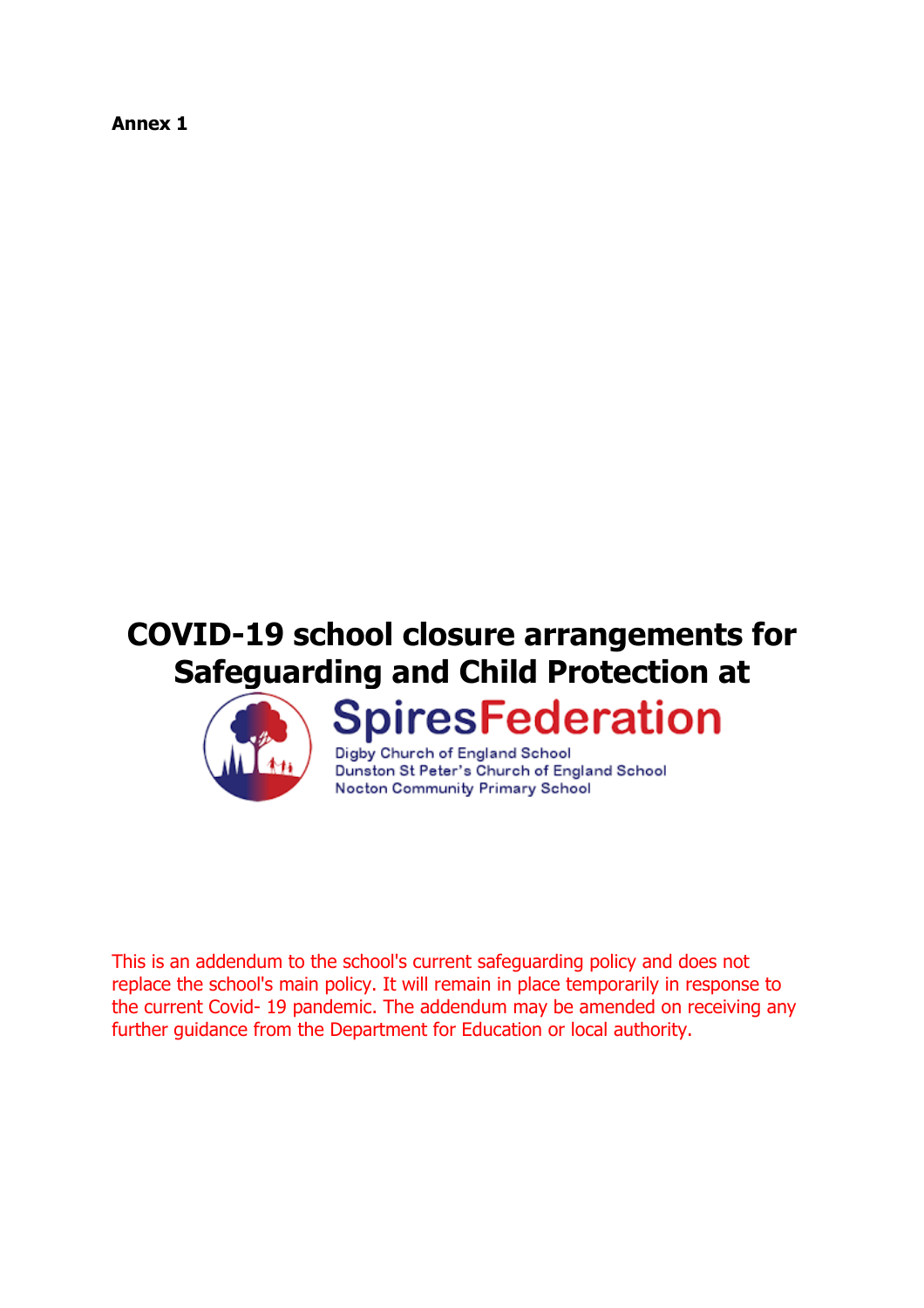#### **School Name: The Spires Federation Policy owner:** Emma Negus-Hill **Date: 11.1.21 Date shared with staff: 11.1.21 Context**

<span id="page-1-0"></span>This addendum of the Spires Federation Safeguarding and Child Protection policy contains details of our individual safeguarding arrangements during the COVID 19 Recovery in the following areas:

| 5. |  |
|----|--|
| 6. |  |
| 7. |  |
|    |  |
|    |  |
|    |  |
|    |  |
|    |  |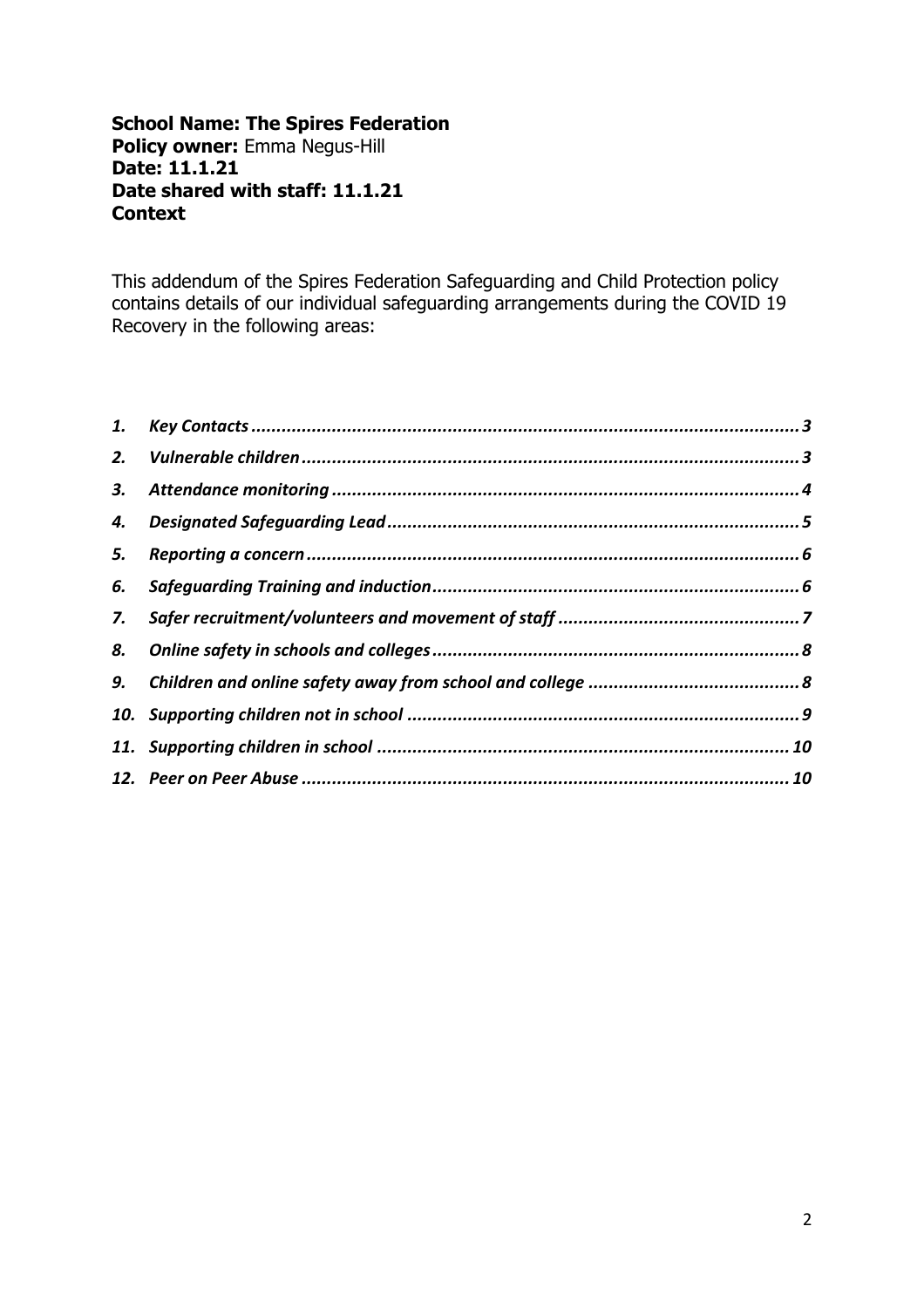# **1.Key contacts**

The following information will be displayed and updated in the school on a daily basis.

| <b>Role</b>                                  | <b>Name</b>                       | <b>Contact</b><br>number | <b>Email</b>                                  |
|----------------------------------------------|-----------------------------------|--------------------------|-----------------------------------------------|
| Designated<br>Safeguarding<br>Lead           | Emma -Hill                        | 01526 320234             | emma.hill@spiresfederation.co.uk              |
| Deputy<br>Designated<br>Safeguarding         | Digby:<br>Donna<br><b>Winters</b> | 01526 320630             | donna.winters@spiresfederation.co.uk          |
| Leads                                        | Dunston:<br>Emma<br>Toulson       | 01526 320027             | emma.toulson@spiresfederation.co.uk           |
|                                              | Nocton:<br>Laura<br>Douglas       | 01526 320234             | laura.douglas@spiresfederation.co.uk          |
| Headteacher                                  | Emma Hill                         | 01526 320234             | emma.hill@spiresfederation.co.uk              |
| Chair of<br>Governors                        | Andrew<br>Hancy                   |                          | andrew.hancy@spiresfederation.co.uk           |
| Safeguarding<br>Governor /<br><b>Trustee</b> | Jill<br>Chandlar-<br>Nair         |                          | jill.chandlar-<br>nair@spiresfederation.co.uk |

Following the Prime Minister's [announcement](https://www.gov.uk/guidance/national-lockdown-stay-at-home) on 4 January 2021, only children of critical workers and vulnerable children and young people should attend school or college. All other pupils and students will receive remote education.

### <span id="page-2-0"></span>**2.Vulnerable children**

Vulnerable children and young people include those who:

- are assessed as being in need under section 17 of the Children Act 1989, including children and young people who have a child in need plan, a child protection plan or who are a looked-after child
- have an education, health and care (EHC) plan
- have been identified as otherwise vulnerable by educational providers or local authorities (including children's social care services), and who could therefore benefit from continued full-time attendance, this might include:
	- children and young people on the edge of receiving support from children's social care services or in the process of being referred to children's services
	- adopted children or children on a special guardianship order
	- those at risk of becoming NEET ('not in employment, education or training')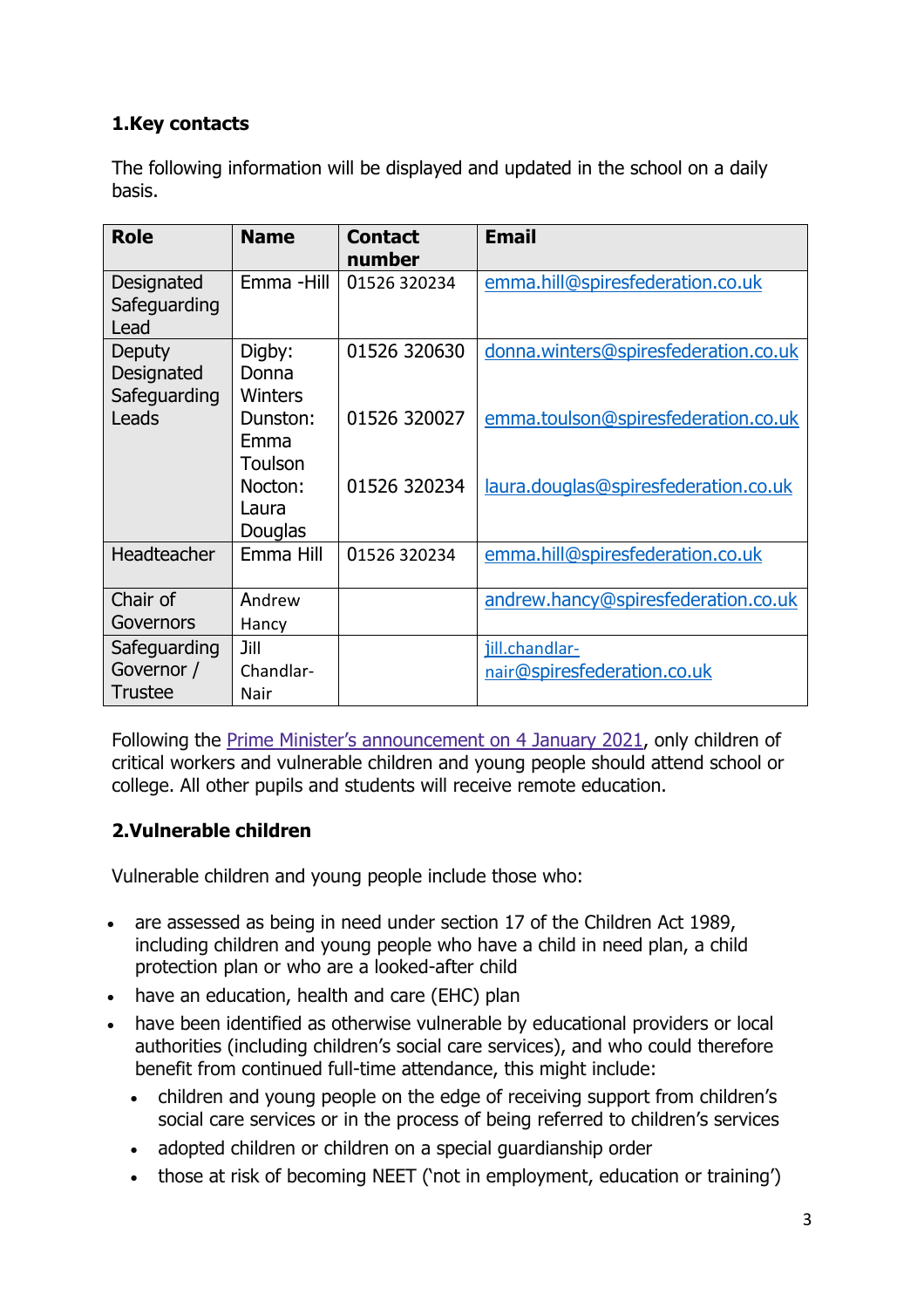- those living in temporary accommodation
- those who are young carers
- those who may have difficulty engaging with remote education at home (for example due to a lack of devices or quiet space to study)
- care leavers
- others at the provider and local authority's discretion including pupils and students who need to attend to receive support or manage risks to their mental health

Senior leaders, especially the Designated Safeguarding Lead (and deputy) know who our most vulnerable children are.

The school will continue to work with and support children's social workers to help protect vulnerable children on a **daily basis while school remains closed.** This includes working with and supporting children's social workers and the local authority virtual school head (VSH) for looked-after and previously looked-after children.

The lead person for this will be: Emma Hill

Where parents are concerned about the risk of the child contracting COVID19, the school or the social worker will talk through these anxieties with the parent/carer following the advice set out by Public Health England.

#### <span id="page-3-0"></span>**3.Attendance monitoring**

During the period of national lockdown, primary, secondary, alternative provision and special schools will remain open to vulnerable children and young people and the children of critical workers only (recognising that the characteristics of the cohorts in special schools and alternative provision will mean these settings continue to offer face to face provision for all pupils, where appropriate). All other pupils should receive remote education. Pupils who are self-isolating should not attend school. Clinically extremely vulnerable pupils are also advised not to attend school. Schools should continue to record attendance in the register. Schools should follow up on absences of the pupils who are expected to be in school but where a parent wishes for their child to be absent, we expect schools to authorise the absence during this national lockdown period. Absence will not be penalised.

From Monday 11 January 2021, schools and colleges are to resume complete the DfE revised [educational setting status form.](https://form.education.gov.uk/service/educational-setting-status)

# **Fixed Penalty Notices and Prosecutions**

During school closure, the government announced that all processes resulting in fixed penalty notices (FPN) and prosecutions for non-attendance would cease.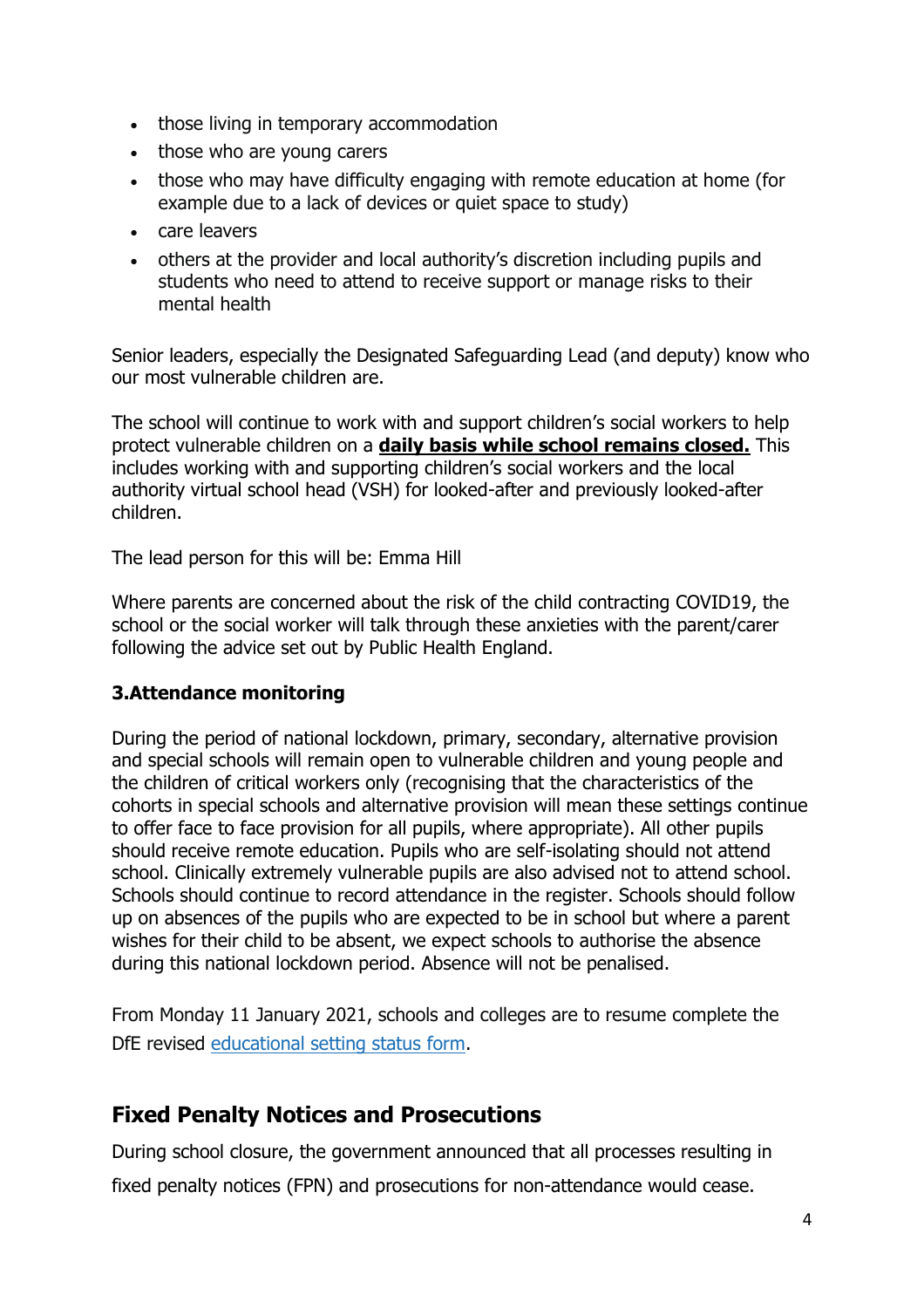# **Clinically extremely vulnerable children**

Those children whose doctors have confirmed they are still clinically extremely vulnerable are advised not to attend childcare or nursery during the period this advice is in place.

Children who live with someone who is clinically extremely vulnerable, but who are not clinically extremely vulnerable themselves, should still attend education or childcare.

#### <span id="page-4-0"></span>**4. Designated Safeguarding Lead**

#### **The school will ensure information is displayed and updated daily depending on whom is available for work.**

The information will include the name of the Designated Safeguarding Lead (DSL) and a Deputy DSL. It will also include the Senior Leader responsible for coordinating the safeguarding arrangements in the school.

It is expected that schools will have a trained DSL (or deputy) available on site. However, it is recognised that for some schools there may be operational challenges to this. In such cases, there are two options to consider:

• a trained DSL (or deputy) from the school can be available to be contacted via phone or online video, for example working from home • sharing trained DSLs (or deputies) with other schools (who should be available to be contacted via phone or online video) Where a trained DSL (or deputy) is not on site, in addition to one of the above options, a senior leader should take responsibility for co-ordinating safeguarding on site.

This might include updating and managing access to child protection online management system, Scholar Pack and liaising with the offsite DSL (or deputy) and as required liaising with children's social workers where they require access to children in need and/or to carry out statutory assessments at the school or college.

It is important that all school staff and volunteers have access to a trained DSL (or deputy). On each day, the staff on site will be made aware of who that person is and how to contact them.

There should be no change to local multi-agency safeguarding arrangements, which remain the responsibility of the three safeguarding partners (local authorities, clinical commissioning groups and chief officers of police). We expect all local safeguarding partners to be vigilant and responsive to all safeguarding threats and ensure vulnerable children and young persons are safe – particularly as more children and young people will be learning remotely.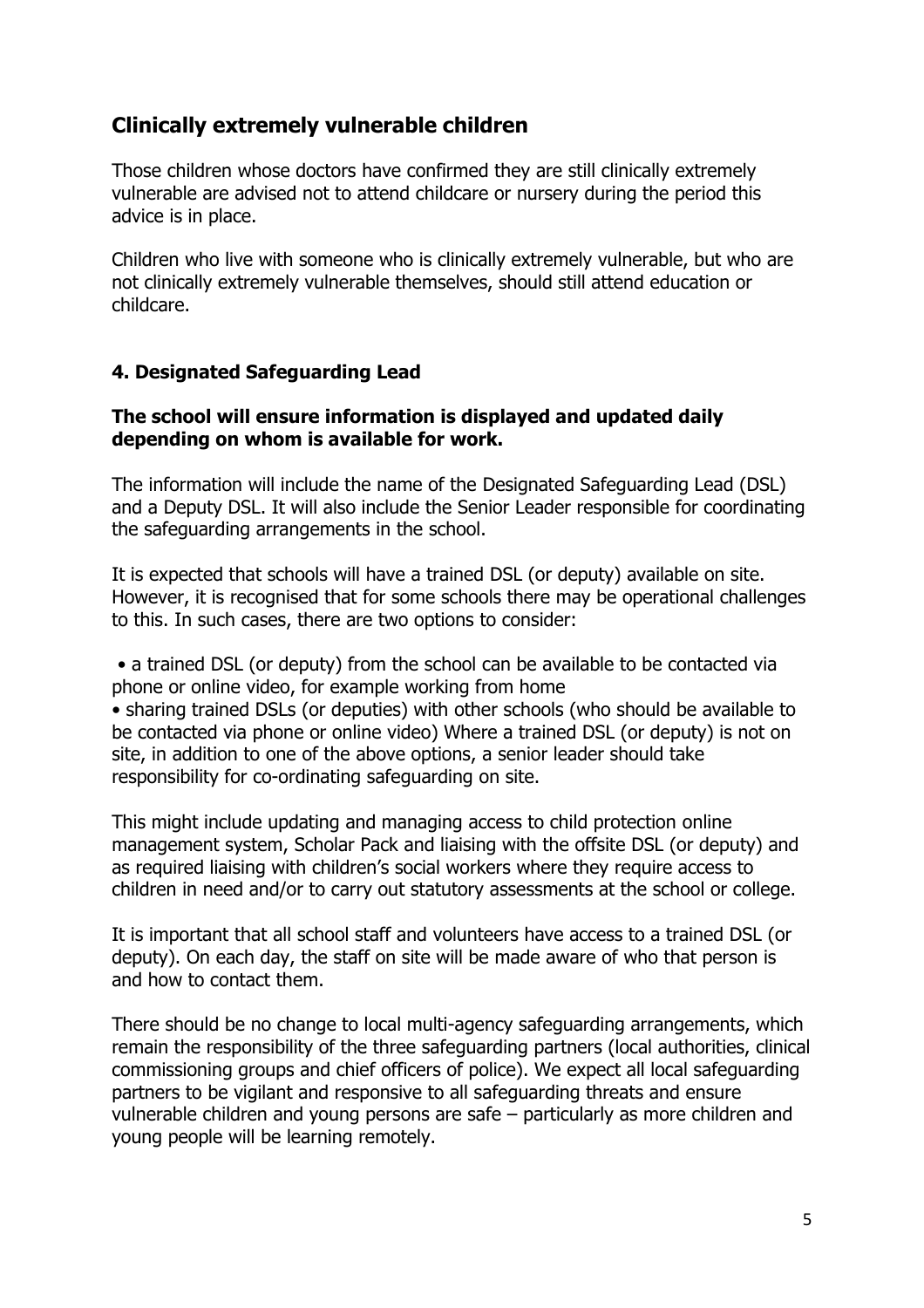#### <span id="page-5-0"></span>**5. Reporting a concern**

Where staff have a concern about a child, they should continue to follow the process outlined in the school Safeguarding Policy, this includes making a report via Scholar Pack, which can be done remotely.

If a member of staff cannot access Scholar pack if working from home, they should email the Designated Safeguarding Lead and Senior Leader. This will ensure that the concern is received.

Staff are reminded of the need to report any concern immediately and without delay.

Where staff are concerned about an adult working with children in the school, they should report the concern to the Headteacher/Senior Leader immediately. If there is a requirement to make a notification to the Headteacher/Senior leader whilst away from school, this should be done verbally and followed up with an email.

<span id="page-5-1"></span>Concerns about the Headteacher/Senior Leader should be directed to the Chair of Governors of the school that employs them: Andrew Hancy

#### **6. Safeguarding Training and induction**

Face to face DSL training is not taking place whilst there remains a threat of the COVID 19 virus.

For the period COVID-19 measures are in place, a DSL (or deputy) who has been trained and is following the 6 Year Safeguarding training pathway, should continue to be classed as a trained DSL (or deputy) even if they miss their face to face training, but have completed the eLearnings identified on the pathway. The 2 day interagency training can now be accessed virtually via the LSCP portal. Online safeguarding training should be completed as soon as possible by logging into the LSCP account.

Members of staff already booked on or intending to book on the face to face 2 day safeguarding training will access the online 'Awareness of Child Abuse and Neglect Core. Others members of staff in need of safeguarding training should follow the 6 year pathway but do not need to attend the face to face training.

All existing school staff have had safeguarding training and have read part 1 and 5 of Keeping Children Safe in Education (2020). The DSL should communicate with staff any new local arrangements, so they know what to do if they are worried about a child.

Where new staff are recruited, or new volunteers enter the school, they will continue to be provided with a safeguarding induction.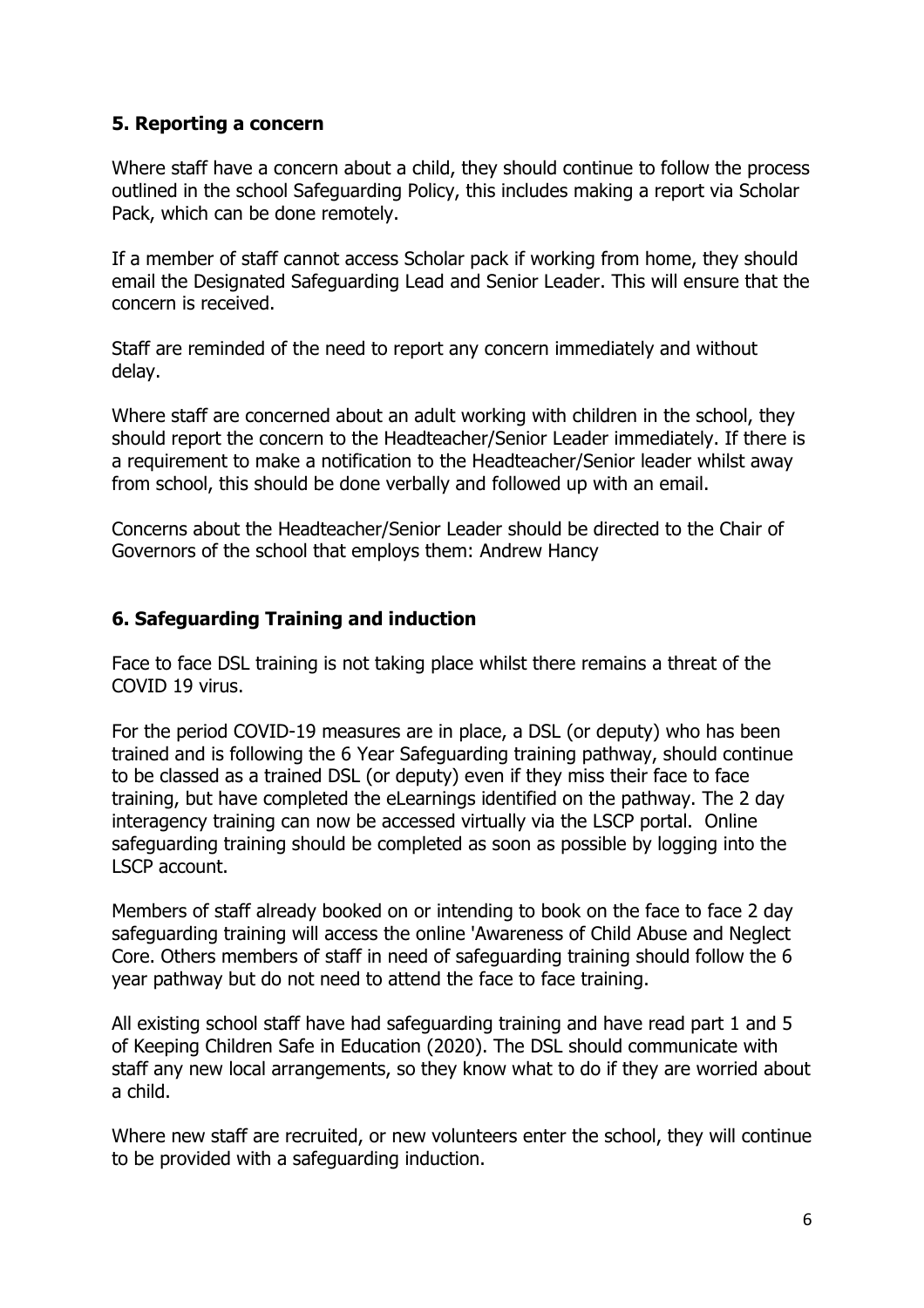If staff are deployed from another education or children's workforce setting to our school, we will take into account the DfE supplementary guidance on safeguarding children during the COVID-19 pandemic and will accept portability as long as the current employer confirms in writing that:-

- the individual has been subject to an enhanced DBS and children's barred list check
- there are no known concerns about the individual's suitability to work with children
- there is no on-going disciplinary investigation relating to that individual

For movement between schools in the federation, the schools should seek assurance that the member of staff has received appropriate safeguarding training.

Upon arrival, they will be given a copy of the receiving setting's child protection policy, confirmation of local processes and confirmation of DSL arrangements.

#### <span id="page-6-0"></span>**7. Safer recruitment/volunteers and movement of staff**

It remains essential that people who are unsuitable are not allowed to enter the children's workforce or gain access to children. When recruiting new staff, the school will continue to follow the relevant safer recruitment processes for their setting, including, as appropriate, relevant sections in part 3 of Keeping Children Safe in Education (2020) (KCSIE).

As DfE guidance advises limiting the number of visitors, it may be appropriate for schools to consider a flexible approach to interviews, with alternative options to face-to-face interviews offered where possible. Interviewing remotely may be a new experience for many schools. The DfE teaching blog provides some information on the experience of implementing interviews remotely. There is also advice that can be sent to candidates on how to prepare for remote interviews. Where face-to-face meetings are arranged, schools should make clear to candidates that they must adhere to the system of controls that schools have in place. Schools will also have the discretion to require face coverings for visitors where social distancing cannot be managed safely. Schools must comply with their legal duties regarding preappointment including having regard to part three of the statutory safeguarding guidance keeping children safe in education.

In response to COVID-19, the Disclosure and Barring Service (DBS) has made changes to its guidance on standard and enhanced DBS ID checking to minimise the need for face-to-face contact.

If staff are deployed from another education or children's workforce setting to our school, we will take into account the DfE supplementary guidance on safeguarding children during the COVID-19 pandemic and will accept portability as long as the current employer confirms in writing that:-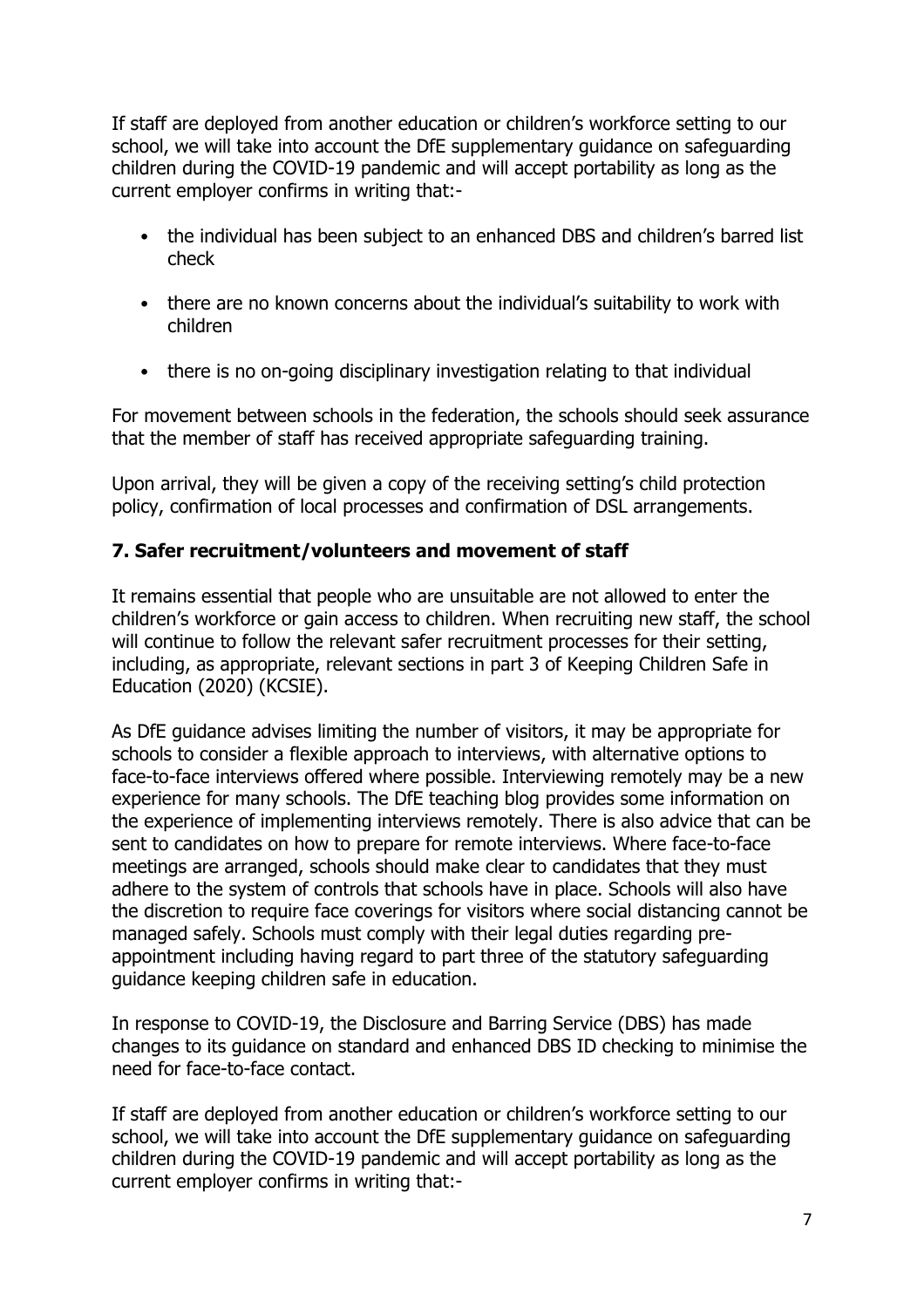- the individual has been subject to an enhanced DBS and children's barred list check
- there are no known concerns about the individual's suitability to work with children
- there is no on-going disciplinary investigation relating to that individual

Volunteers may be used to support the work of the school, as would usually be the case. It is important that they are properly supported and given appropriate roles. Where schools are using volunteers, they should continue to follow the checking and risk assessment process as set out in the volunteer section in part 3 of keeping children safe in education. Under no circumstances should a volunteer who has not been checked be left unsupervised or allowed to work in regulated activity.

The school will continue to follow the legal duty to refer to the DBS anyone who has harmed or poses a risk of harm to a child or vulnerable adult. Full details can be found at paragraph 163 of KCSIE.

The school will continue to consider and make referrals to the Teaching Regulation Agency (TRA) as per paragraph 166 of KCSIE and the TRA's 'Teacher misconduct advice for making a referral.

During the COVID-19 period all referrals should be made by emailing [Misconduct.Teacher@education.gov.uk](mailto:Misconduct.Teacher@education.gov.uk)\_after liaising with Lincolnshire LADO Tel: 01522 554674.

Whilst acknowledging the challenge of the current National emergency, it is essential from a safeguarding perspective that any school is aware, on any given day, which staff/volunteers will be in the school or college, and that appropriate checks have been carried out, especially for anyone engaging in regulated activity. As such, the school will continue to keep the single central record (SCR) up to date as outlined in paragraphs 148 to 156 in KCSIE considering proportionate and flexible approach to vetting checks i.e. portability of checks between schools and children's workforce.

#### <span id="page-7-0"></span>**8. Online safety in schools and colleges**

The school will continue to provide a safe environment, including online. This includes the use of an online filtering system.

Where students are using computers in school, appropriate supervision will be in place.

#### <span id="page-7-1"></span>**9. Children and online safety away from school and college**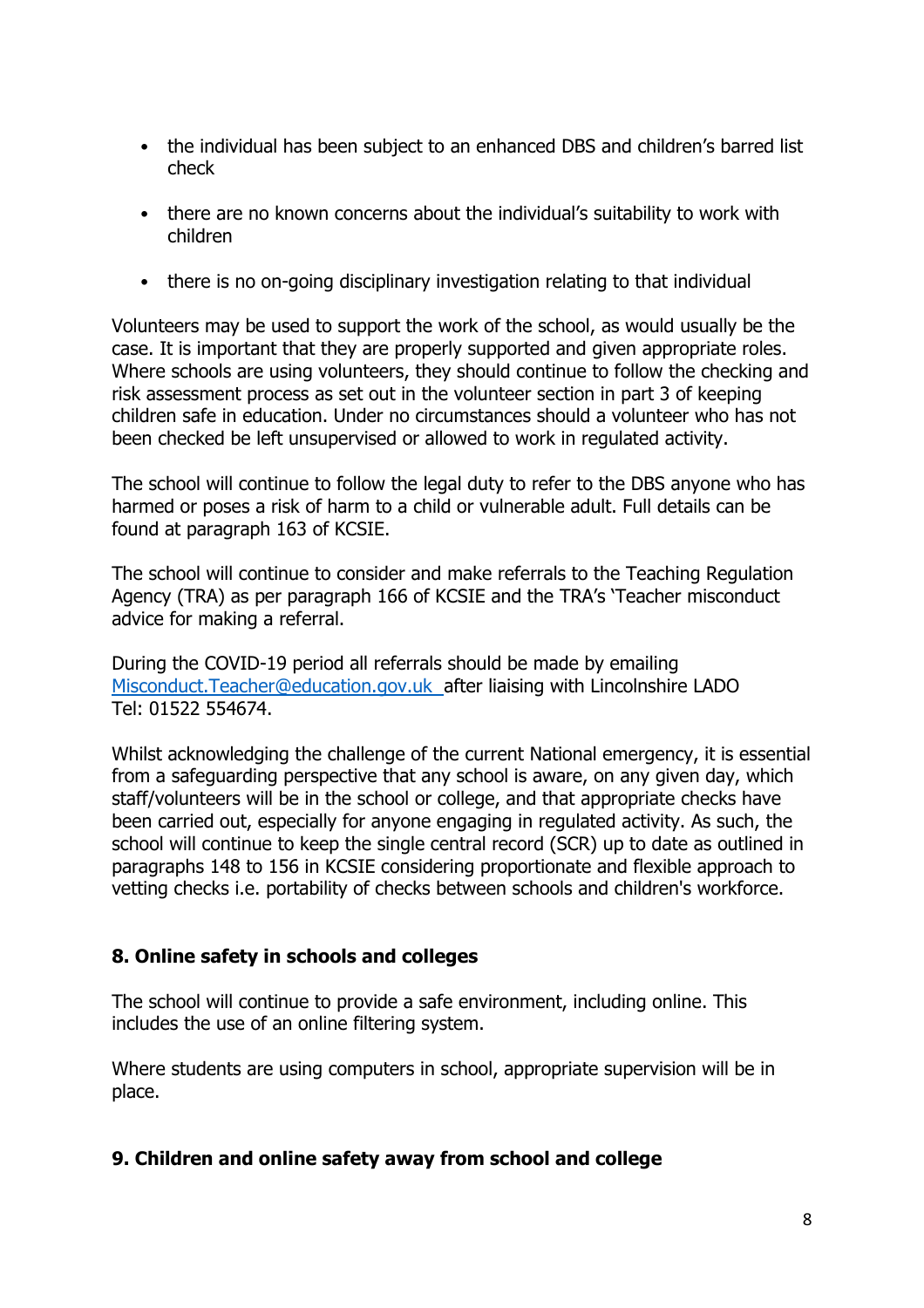It is important that all staff who interact with children, including online, continue to look out for signs a child may be at risk. Any such concerns should be dealt with as per the Safeguarding and Child Protection Policy and where appropriate referrals should still be made to children's social care and as required, the police.

#### **Remote Learning:**

#### **Delivering remote education safely**

Keeping children safe online is essential. The statutory guidance keeping children safe in education provides schools and colleges with information on what they should be doing to protect their pupils online. Support on delivering online remote education safely is available from:

- safe remote learning, published by SWGfL
- online safety and safeguarding, published by LGfL, which covers safe remote learning
- the National Cyber Security Centre, which includes which video conference service is right for you and using video conferencing services securely
- safeguarding and remote education during coronavirus (COVID-19)
- annex C of keeping children safe in education

Online teaching should follow the same principles as set out in the school code of conduct.

The school will ensure any use of online learning tools and systems is in line with privacy and data protection/GDPR requirements.

In order to safeguard both staff and pupils, a comprehensive overview to expectations for both Remote Learning and Virtual meetings is within the following policy:

[https://www.spiresfederation.co.uk/media/Remote%20Learning%20Virtual%20Meet](https://www.spiresfederation.co.uk/media/Remote%20Learning%20Virtual%20Meeting%20Policy%20Sep%202020.pdf) [ing%20Policy%20Sep%202020.pdf](https://www.spiresfederation.co.uk/media/Remote%20Learning%20Virtual%20Meeting%20Policy%20Sep%202020.pdf)

#### <span id="page-8-0"></span>**10. Supporting children not in school (due to isolation, partial or full closure)**

The school is committed to ensuring the safety and wellbeing of all its Children and Young people. The federation will inform all parents/carers about the support offered with the 'Well-Being framework'. Details of the provision for Mental Health and Well-Being can be found on the website here:

[https://www.spiresfederation.co.uk/Mental%20Health%20and%20Well%20Being.as](https://www.spiresfederation.co.uk/Mental%20Health%20and%20Well%20Being.asp) [p](https://www.spiresfederation.co.uk/Mental%20Health%20and%20Well%20Being.asp)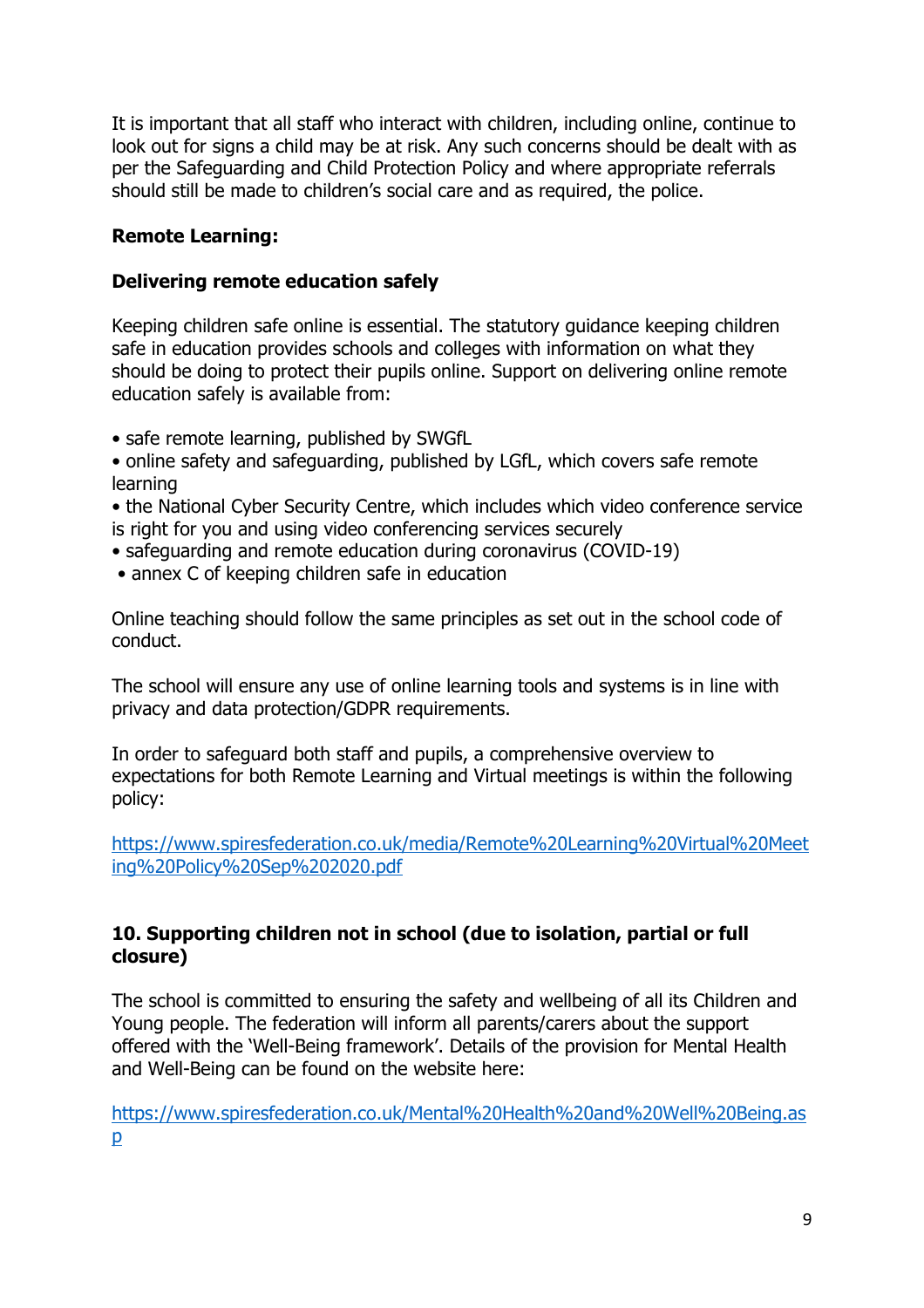Where the DSL has identified a child to be on the edge of social care support, or who would normally receive pastoral-type support in school, they should ensure that a robust communication plan is in place for that child or young person.

Details of this plan must be recorded on Scholar Pack, as should a record of contact made.

The communication plans can include; PMX, remote contact via Microsoft teams, phone contact, door-step visits. Other individualised contact methods should be considered and recorded.

The school and its DSL will work closely with all stakeholders to maximise the effectiveness of any communication plan.

This plan must be reviewed regularly (at least once a fortnight) and where concerns arise, the DSL will consider any referrals as appropriate.

The school will continue to share safeguarding messages on its website and social media pages.

The school recognises that school is a protective factor for children and young people, and the current circumstances, can affect the mental health of pupils and their parents/carers. Teachers at the school need to be aware of this in setting expectations of pupils' work when they are at home.

#### <span id="page-9-0"></span>**Vulnerable children**

Where individuals who are self-isolating are within our definition of vulnerable, it is important that schools put systems in place to keep in contact with them. When a vulnerable child is asked to self-isolate, schools should notify their social worker (if they have one). School leaders should then agree with the social worker the best way to maintain contact and offer support to the vulnerable child or young person. Schools should also have in place procedures to check if a vulnerable child is able to access remote education support, to support them to access it (as far as possible) and to regularly check if they are doing so.

#### **11. Supporting children in school**

The school is committed to ensuring the safety and wellbeing of all its Children and Young people. The Senior Leader will ensure that appropriate staff are on site and staff to pupil ratio numbers are appropriate, to maximise safety. The federation will inform all parents/carers about the support offered with the 'Well-Being framework'. Details of the provision for Mental Health and Well-Being can be found on the website here:

[https://www.spiresfederation.co.uk/Mental%20Health%20and%20Well%20Being.as](https://www.spiresfederation.co.uk/Mental%20Health%20and%20Well%20Being.asp) [p](https://www.spiresfederation.co.uk/Mental%20Health%20and%20Well%20Being.asp)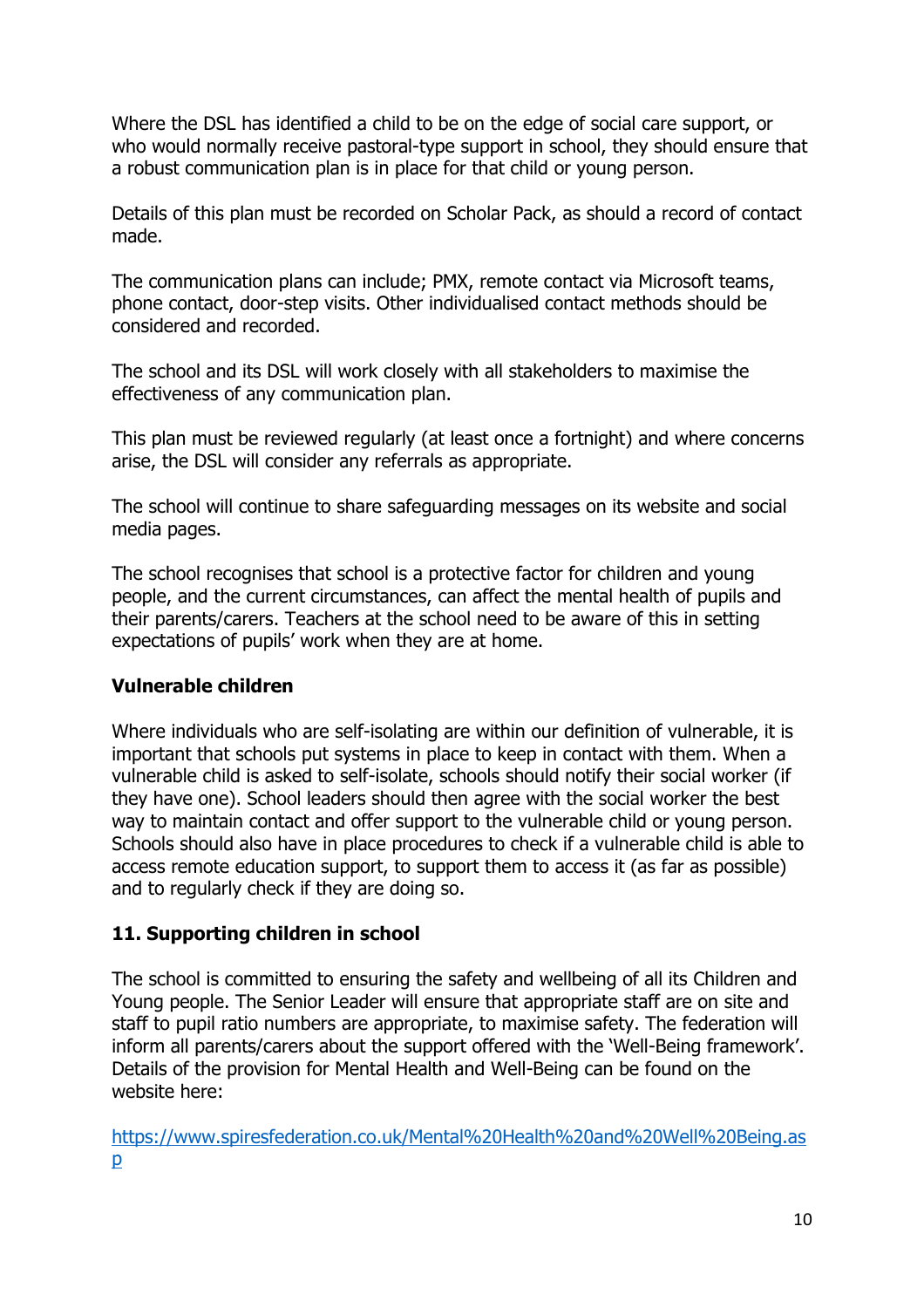The school is committed to ensuring the safety and wellbeing of all its students. It will continue to be a safe space for all children to attend and flourish.

The school will refer to the Government guidance for education and childcare settings on how to implement social distancing and continue to follow the advice from Public Health England on handwashing and other measures to limit the risk of spread of COVID19.

Where the school has concerns about the impact of staff absence – such as our Designated Safeguarding Lead or first aiders – we will discuss them immediately with the senior leader.

Pupils may be experiencing a variety of emotions in response to the coronavirus (COVID- 19) outbreak, such as anxiety, stress or low mood. This may particularly be the case for vulnerable children, including those with a social worker and young carers. It is important to contextualise these feelings as normal responses to an abnormal situation. Some may need support to re-adjust, either to a return to learning at home or being in school without their peers, and some may be showing signs of more severe anxiety or depression. Others will not be experiencing any challenges and will be content with the change in circumstances.

The return to remote learning for most will limit pupils' social interaction with their peers, carers and teachers, which may have an impact on wellbeing.

To support school staff to understand how coronavirus (COVID-19) is affecting children and young people's mental health and wellbeing, and what they can do to look after, promote and support their own, other staff's and children and young people's wellbeing and mental health, the government has recently launched the Wellbeing for Education Return programme.

Additionally, NHS mental health services have remained open, and schools should still refer to their local NHS children and young people's mental health service. All NHS mental health trusts are providing 24/7 access to crisis telephone lines to support people of all ages throughout the pandemic.

DfE, Public Health England and NHS England have also recorded a free webinar for school and college staff which sets out how they can support their pupils and students. This includes experts discussing the impacts of the pandemic on pupils' mental wellbeing. Schools should consider the provision of pastoral and extracurricular activities to all pupils, including those learning at home (for example through online activities and assemblies), designed to:

- Support social engagement and maintaining friendships
- Address and equip pupils to respond to issues linked to coronavirus (COVID-19) 53

• Support pupils with approaches to improving their physical and mental wellbeing To support these activities, Public Health England have produced guidance for parents and carers on supporting children and young people's mental health and wellbeing. This includes key actions they can take to support their child or young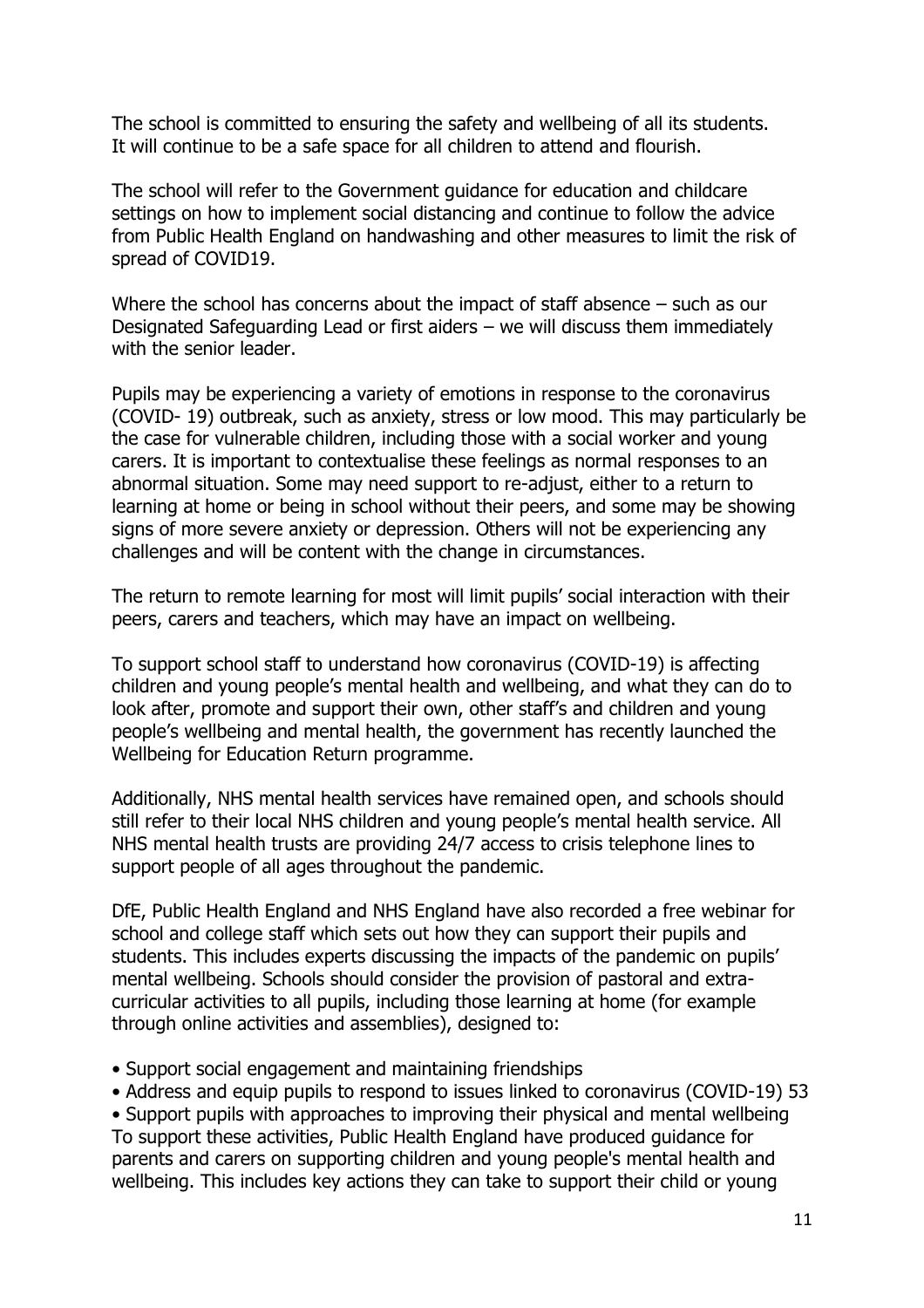person's mental health and wellbeing during the pandemic such as supporting safe ways to connect with friends. It also emphasises the importance of children continuing to remain fit and active and, wherever possible, having the 60 minutes of daily physical activity recommended by the Chief Medical Officers. Further advice and resources are available from the Association for Physical Education, Youth Sport Trust and Sport England.

Public Health England's Every Mind Matters campaign also includes resources which aim to support everyone to feel more confident in taking action to look after their mental health and wellbeing.

The school will also provide more focused pastoral support where issues are identified that individual pupils may need help with, drawing on external support where necessary and possible. The school will also consider support needs of particular groups they are already aware need additional help (for example, children in need.) To support this, teachers may wish to access the free MindEd learning platform for professionals, which contains materials on peer support, stress, fear and trauma, and bereavement. MindEd have also developed a coronavirus (COVID-19) staff resilience hub with advice and tips for frontline staff. The school will also make sure that parents and pupils are aware of who in the school to contact if they have a new concern about mental health and wellbeing.

The DfE has also published the relationships, sex and health education training modules for teachers to support them in preparation to deliver content on mental health and wellbeing. The training module on teaching about mental wellbeing, which has been developed with clinical experts and schools, will improve teacher confidence in talking and teaching about mental health and wellbeing.

Where there is a concern a child is in need or suffering or likely to suffer from harm, the school (generally led by the designated safeguarding lead or deputy) will follow our child protection policy and part 1 of the statutory safeguarding guidance keeping children safe in education and consider any referral to statutory services (and the police) as appropriate.

Where possible we will consider how we are working with school nursing services to support the health and wellbeing of their pupils; school nursing services are continuing to offer support to pupils in school and working remotely– school nurses as leaders of the healthy child programme can offer a range of support including:

• support for resilience, mental health and wellbeing including anxiety, bereavement and sleep issues

- support for pupils with additional and complex health needs
- supporting vulnerable children and keeping children safe

#### <span id="page-11-0"></span>**12. Peer on Peer Abuse**